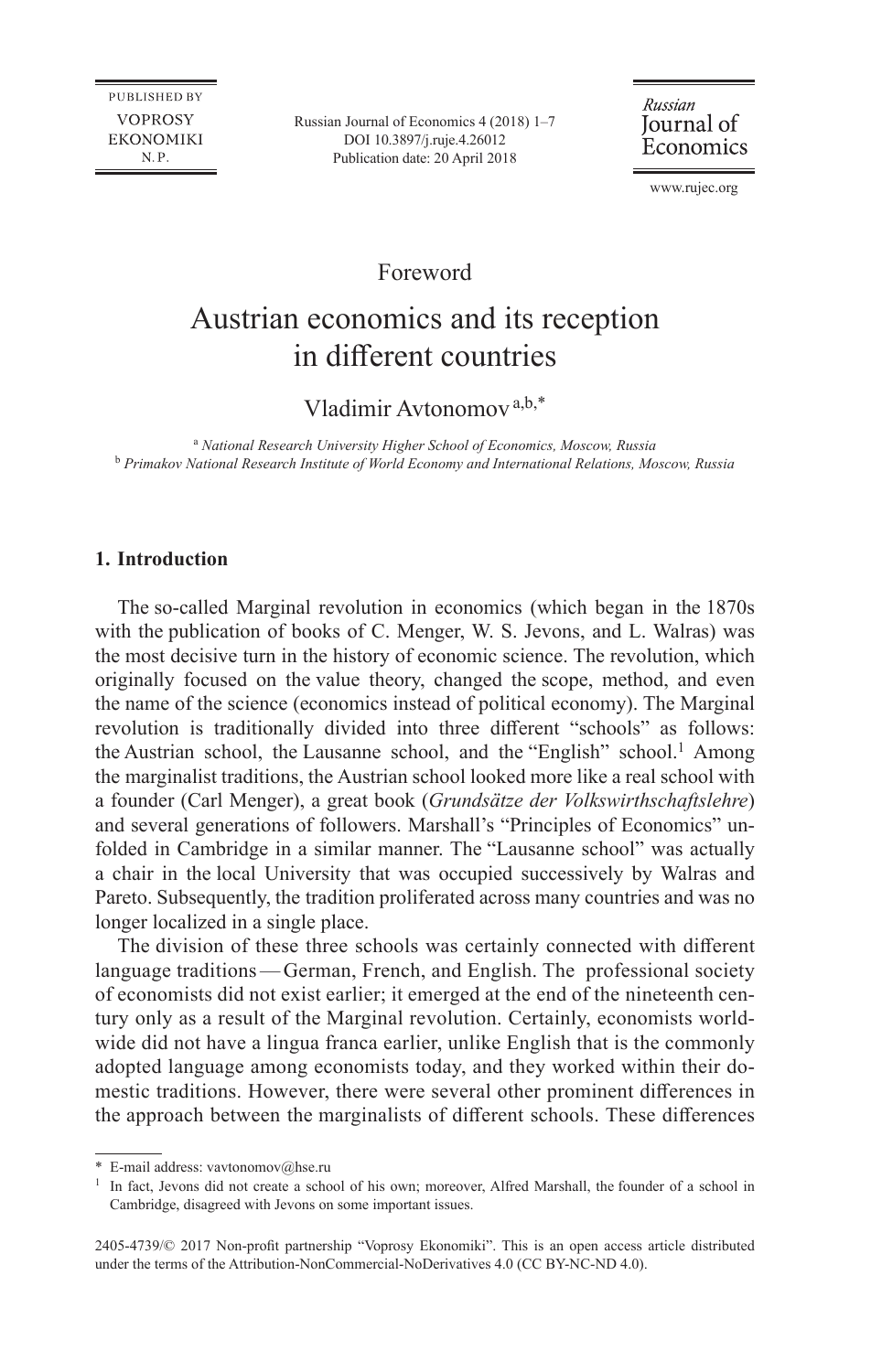can be partly attributed to the so-called "patristic legacies" (Pribram, 1983; Perlman and McCann, 1998), which were not necessarily confined by national borders.

## **2. Marginalist schools and their patristic legacies**

The "English" empirical utilitarian tradition, founded by Jeremy Bentham and the philosophic radicals, connected an individualistic approach with attempts at aggregation of individuals. According to them the best action was considered as one that achieved the greatest happiness for the greatest number of individuals through appropriate legislation and active policy. Utilitarian ethics were characterized by consequentialism and a measurable criterion.

The scientific heuristics of the tradition included mathematical modeling with a limited degree of abstraction (partial equilibrium system) and the possibility of measurement. This tradition can be easily traced in the works of Marshall, A. C. Pigou, and other representatives of the Cambridge school.

The "French" rationalistic" (not empirical) Cartesian tradition was not individualistic but universalist and tried to discover general natural and social laws (preferably of Divine origin<sup>2</sup>) governing human activity. However, such a social order can be established deliberately and by rational design. The scientific heuristics of this approach presumed an abstract formal representation of an economic system, the use of mathematical modeling, and a general coordination scheme. Its highest achievement in the field of economics was the theory of general equilibrium and its principal methodological goal was to establish a fully axiomatic theoretical system that can be as general as possible.

 The subjectivist Austrian tradition, which is commonly referred to as an Aristotelian view (as opposed to Galilean), dealt with *qualitative laws governing the relationships between essences* (Boettke, 1994, p. 33),<sup>3</sup> which can be known a priori. The Austrian approach was not empiricist, but rather phenomenological (Cubeddu, 1993, p. 186). It was individualistic and not universalist; however, unlike the utilitarian tradition, the Austrian tradition's individualism could not lead to measurements and aggregate conclusions because of the subjective character of the variables in question.

Earlier, there was a tendency to consider the Austrian approach "psychological" (Pribram, 1983, p. 289). However, the scholars that used this term understood psychology in a sense that was common before the emergence of a new empirical science of psychology by W. Wundt and others. However, the Austrian tradition was not empirical but logical; its starting point was the a priori logic of individual behavior (not impersonal objective forces).

Patristic legacies (with particular "national flavors") gave different meanings and uses to marginal analytic techniques, which were abstract universal instruments used by all the marginalist schools. The latter, in turn, influenced economists in different nations. We can also speak about a tentative connection between the schools of marginalism and the preferred character of economic poli-

<sup>&</sup>lt;sup>2</sup> In fact, the utilitarians also considered their mandate as received from God. We can see it most clearly in Gossen's work, which belongs to the utilitarian tradition.

<sup>&</sup>lt;sup>3</sup> For Menger (but not for Mises), essences existed in reality.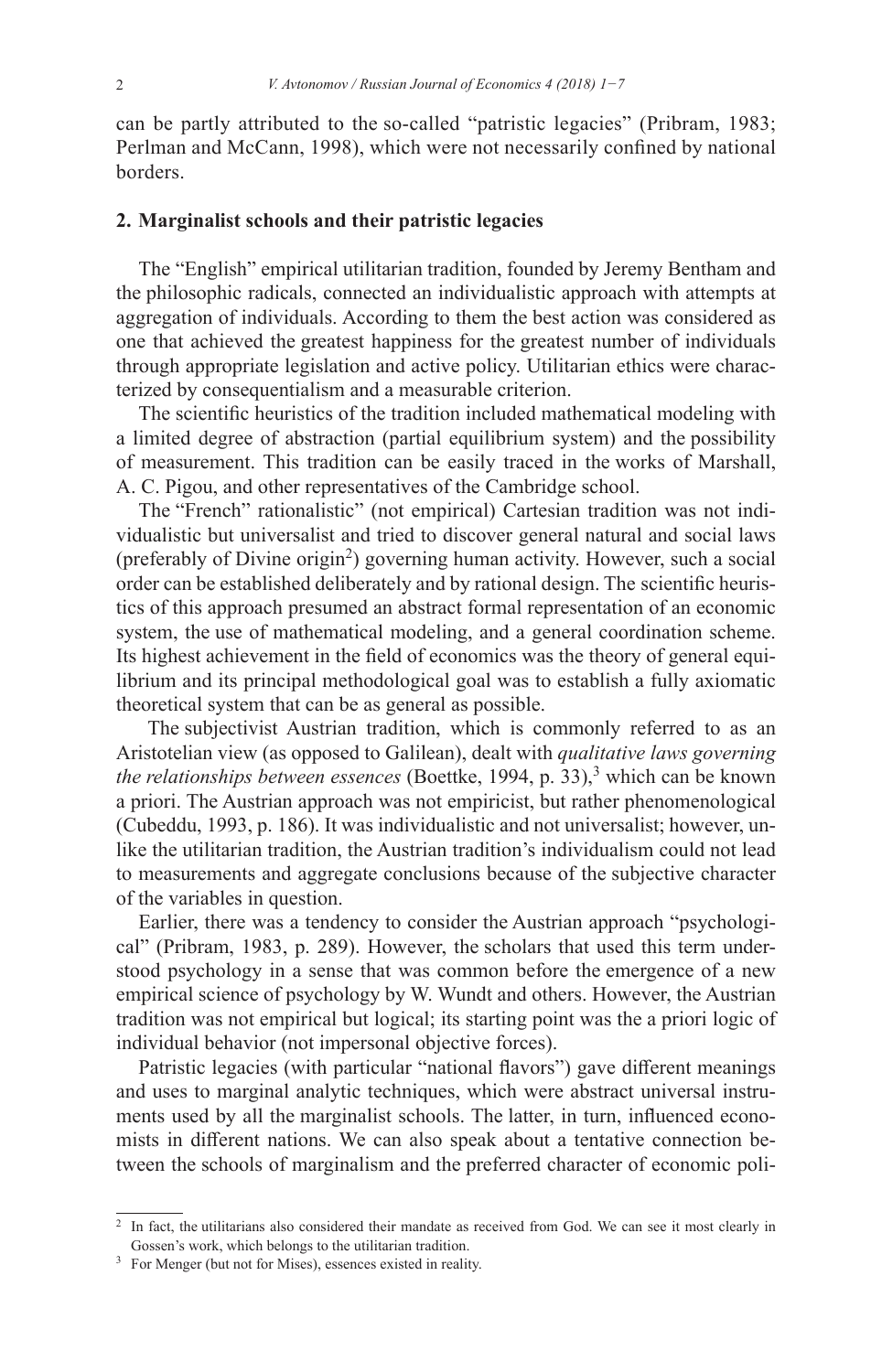cies—activist by utilitarians, principal/libertarian by Austrians, and constructivist by Walrasians.

In the following articles, the authors will concentrate on the reception of the Austrian school of economics and its influence in different European countries.

### **3. Viennese cultural background**

Apart from a patristic legacy, we can also observe the traits of the Viennese cultural atmosphere that influenced the development of the Austrian school. Here, we must highlight the importance of the non-academic ways of scientific communication. Viennese scholars met and discussed their ideas not only in the university auditoriums and through scientific journals but in circles<sup>4</sup> that brought together representatives from different scientific fields. This caused the absence of disciplinary boundaries and other academic constraints, which was not the case in England (Dekker, 2016).

While because of the reputation of the Austrian school it is common to think of Vienna as the stronghold of liberalism, it was not uniformly liberal and procapitalist. The influence of social democrats and marxists was very strong (even among the Viennese economists) (Dekker, 2016). Therefore, probably the anti-Marxist positions of the Austrian school were developed explicitly as an antidote to Marxism, in the hands of Böhm-Bawerk.

#### **4. Key features of the Austrian school**

The Austrian school had the most specific methodology among the marginalist schools and has kept its specificity until today. In the 1930s, the works of marginalists were consolidated under the neoclassical theory that had Walrasian dominance. Although it was argued that the distinct Austrian school disappeared, it actually survived.

There is a consensus about the characteristic features of the Austrian approach in economics (see an extensive list in Faccarello and Kurz, 2016, pp. 259–260). This can be partly attributed to the fact that nearly all Austrian economists were deeply involved in methodological questions and did not leave them to outsiders. A noticeable feature is the remarkable logic of the Austrian economics—all its characteristics can be consequently derived from each other in a causal chain.

The three basic methodological tenets of Austrian economics are methodological individualism, methodological subjectivism, and theoretical attention on processes in time and not on equilibrium states (Boettke, 1994).

*Methodological individualism* was also found in the utilitarian tradition; however, the possible existence of empirical knowledge and objective measurement and representation of individual evaluations established this connection.

*Methodological subjectivism,* which is rightly considered the most important element of the Austrian school (Boettke, 1994), starts with valuations of goods that are given independently of exchange (the latter determines prices, not values). The costs became subjective in the form of opportunity costs. Ultimately, value,

<sup>&</sup>lt;sup>4</sup> It was obligatory to make presentations on subjects that were not related to one's field in one of these gatherings.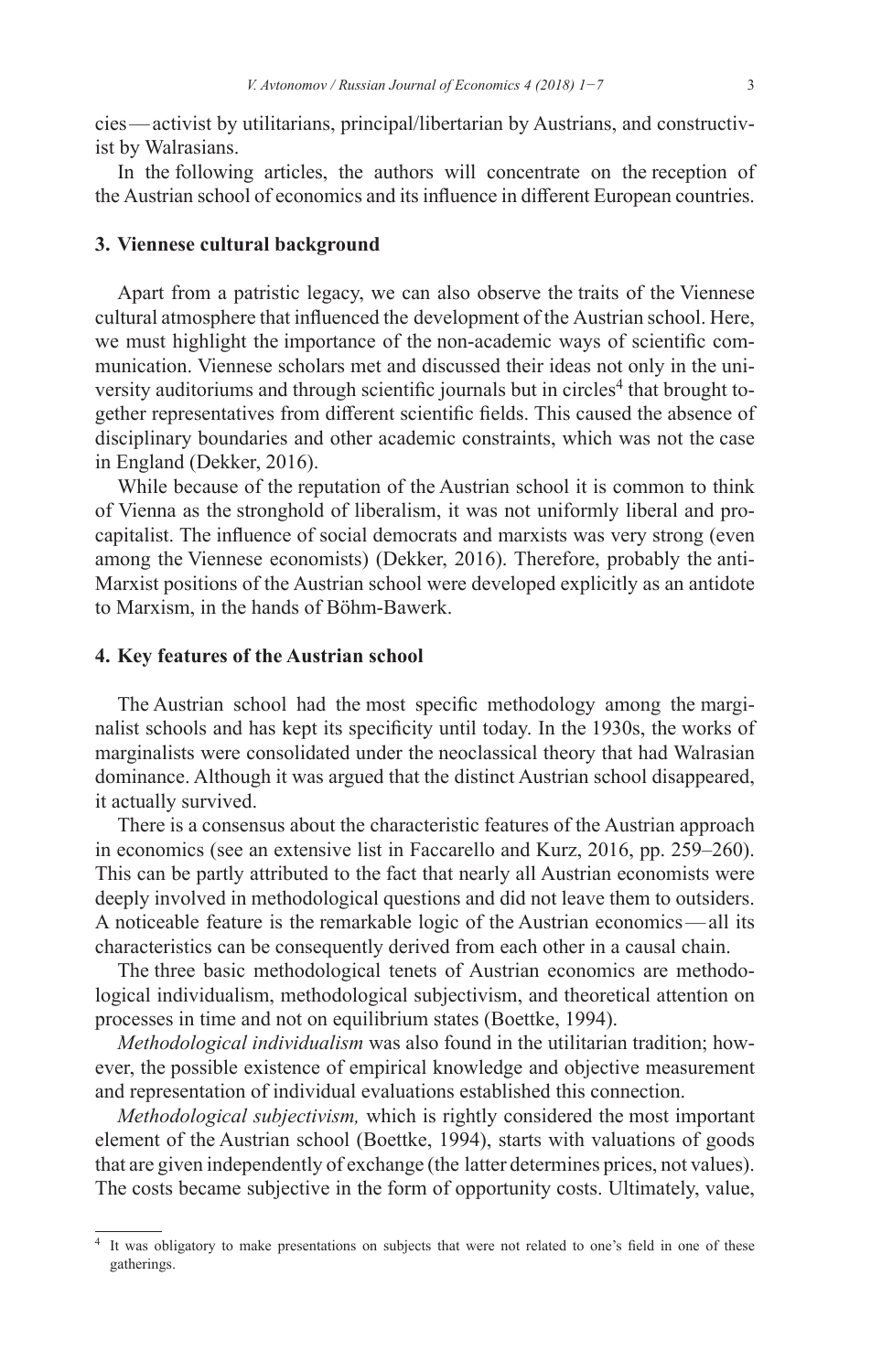wealth, profit, loss, and costs, among others can be rightly considered the products of human thought. Subjectivity also refers to the unobservability of economic magnitudes and impossibility of their comparison by different individuals the external observer can see only exchanges and prices and deduce the underlying values from them. Nevertheless, the Austrians claim to have elaborated an objective science of subjective phenomena.

For Austrians, *market processes* are processes in real time in which there is uncertainty about the future of both consumers and producers. Human action for Austrians is rational but not fully informed**.** This implies a dynamic concept of competition in contrast to the static neoclassical models of perfect and imperfect competition. Uncertainty provides opportunities for entrepreneurship—the existence of profit and loss—which is also a specific Austrian topic. Such an approach does not include a concept of equilibrium. The institutions (money, property rights, and contracts) emerge spontaneously because of market processes.

It is not easy to place the Austrian school on the axis of "abstract-concrete." It is evident that the partial equilibrium theory in the manner of Marshall (Cambridge) is less abstract than the general equilibrium theory, which is in the manner of Walras(Lausanne). However, the Austrian tradition does not fit this classification. It can be called abstract with regards to the aspect of *individualism* centered on Robinsonades (although it does refer to the cultural aspects underlined by Hayek) and at the same time relatively concrete with regards to *time and information*.

In fact, the Austrian school provides the informational logic of the economy and society with categories such as goods, exchange, competition, uncertainty, entrepreneurship, and social institutions.

*The pervasiveness of non-avoidable uncertainty influences the methods used by Austrian economists. They are opposed to mathematical formalism and opt for qualitative, not functional, explanations.* 

#### **5. Influence of the Austrian school: Stages**

The Austrian school is relatively stable with regards to its basic principlesgoing back to Menger's *Grundsätze*. Certainly, there were significant changes following the transition to the New Austrian school (with Mises and Hayek as the main protagonists). However, its place relative to the economic mainstream has substantially changed mostly because of changes in the economic mainstream**.**

During the first stage, till World War II, the Austrian influence was spread mostly in countries with a dominance of the German language (at least among the scientific communities). Menger's work was translated very late into main European languages (it was translated into English in 1950 and it is being translated into French; see Campagnolo's article in this issue). The first recipients of Menger's work were Swedes and Russians. In countries with alternative marginalist schools like Britain, the Austrian approach influenced researchers who did not conform to the Cambridge tradition (Hicks in Oxford, Robbins at the London School of Economics). Hicks introduced the time element into the general equilibrium framework. Robbins insisted that economics should be a positive science without in-built normative ethics.

The most important Austrian "export article" emphasized time and uncertainty and, accordingly, the treatment of entrepreneurship, interest rates, capital struc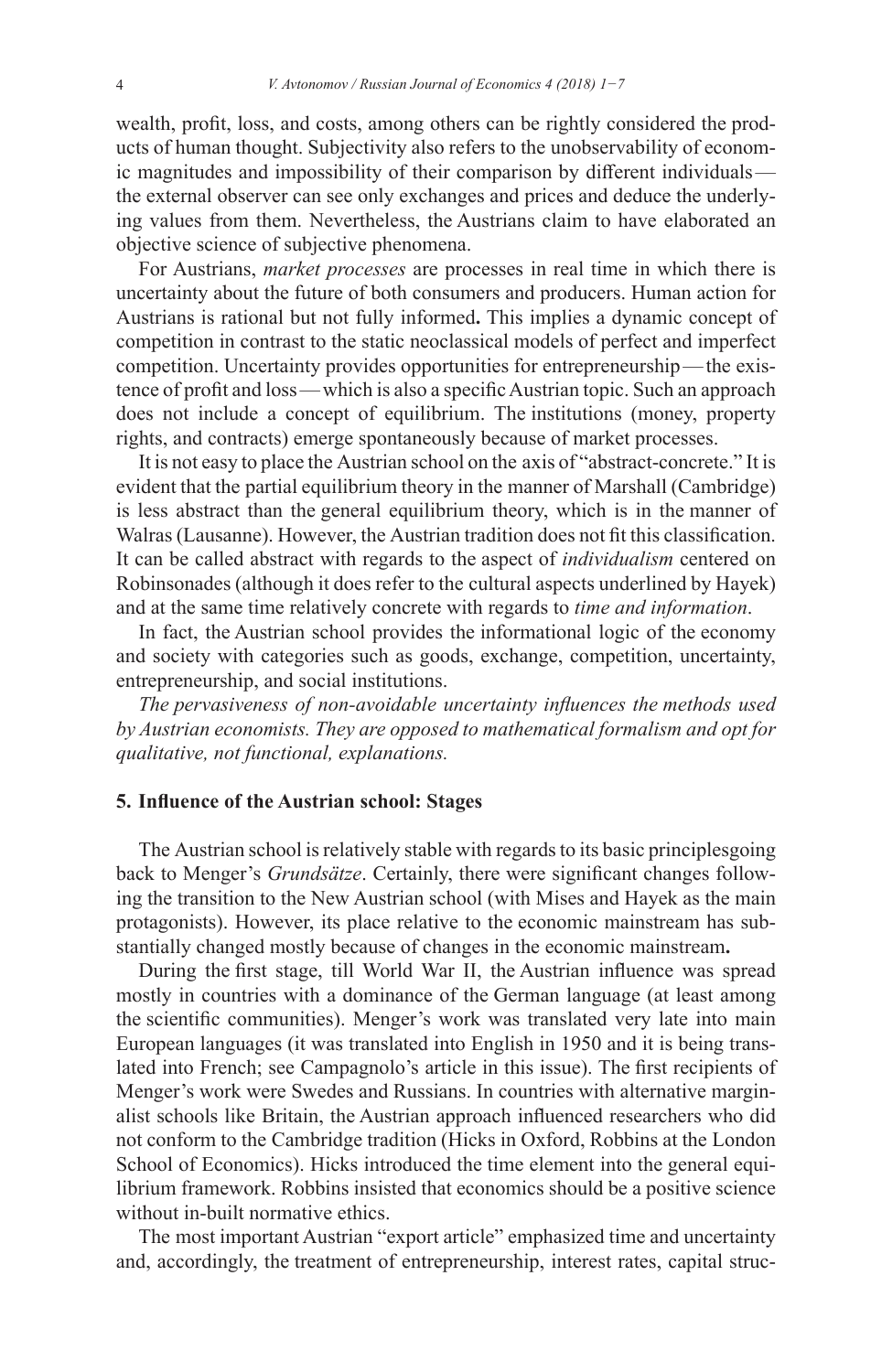ture, and business cycles. Menger's emphasis on institution-building through free interaction of individuals was also important for many branches of social thought.

While the rapidly growing global popularity of Schumpeter's *Theory of Economic Development* can also be considered, this author cannot be counted as a true representative of the Austrian school.

The economists with a philosophical bent of mind (like M. Tugan-Baranovsky) found the Austrian tradition especially attractive because it was firmly based on philosophical foundations.

In general, the Austrians could participate actively in mainstream economic discussions until the Great Depression, which helped them to get additional publicity (Harvey, 2015): the *Methodenstreit* between Menger and Schmoller, the most important among them was the debate on economic calculation under socialism and the debate on business cycle theory between Keynes and Hayek that occurred after the publication of the *Treatise on Money*.

In the 1930s, the mainstream shifted towards the Walrasian tradition in microeconomics and Keynesianism in macroeconomics. The Austrian school lost its significance and nearly merged with neoclassical economics. Owing to the efforts of Mises and Hayek, it kept its independence though; however, now it is not part of the mainstream. Now we turn to the second stage of its development which took place after the emigration of the main representatives of the Austrian school to the USA. Keeping the entire theoretical structure of the Austrian economics, the representatives of the New Austrian school shifted the main emphasis of the school to an analysis of the market economy and the society built upon it. This kind of society was favorably compared with the alternative centralized economic system existing in the communist Soviet Union and Nazi Germany; this society partly manifested itself in the liberal Western countries.

Some reasons of this switch are obviously connected with World War II. According to some great thinkers, including Schumpeter, this epoch seemed to lead to the inevitable end of capitalism and to the victory of socialism in a certain manner. However, the New Austrians decided to face the enemy in the uneven battle which looked hopeless for many spectators.

This transition is also related to the sociology of economic science. In the USA, the fast-growing specialization, emphasis on measurement, and mathematization of economics posed serious obstacles to careers of Austrian economists who were accustomed to the atmosphere of the unity of science, which prevailed in Vienna (Dekker, 2016). Mises and his school tried to continue their theoretical work in economics along the same lines, as an alternative to the neoclassical mainstream. F. Machlup and G. Haberler became mainstream economists "with an Austrian flavor," while O. Morgenstern was considered a game theorist. Hayek himself conducted broader societal studies.

The Austrian school is traditionally associated with economic liberalism, with one exception (F. Wieser) and one dubious case (Schumpeter). The older Wieser and Schumpeter could be better characterized as elitists than liberals. The Austrian tradition does not assume determinism and gives the individuals a real and responsible choice, which is not necessarily the ideal one. The subjectivity of economic choices is logically compatible with political recognition of freedom of choice.

A very important characteristic of Austrian liberalism is its emphasis on spontaneous social institutions, which are not a product of rational design but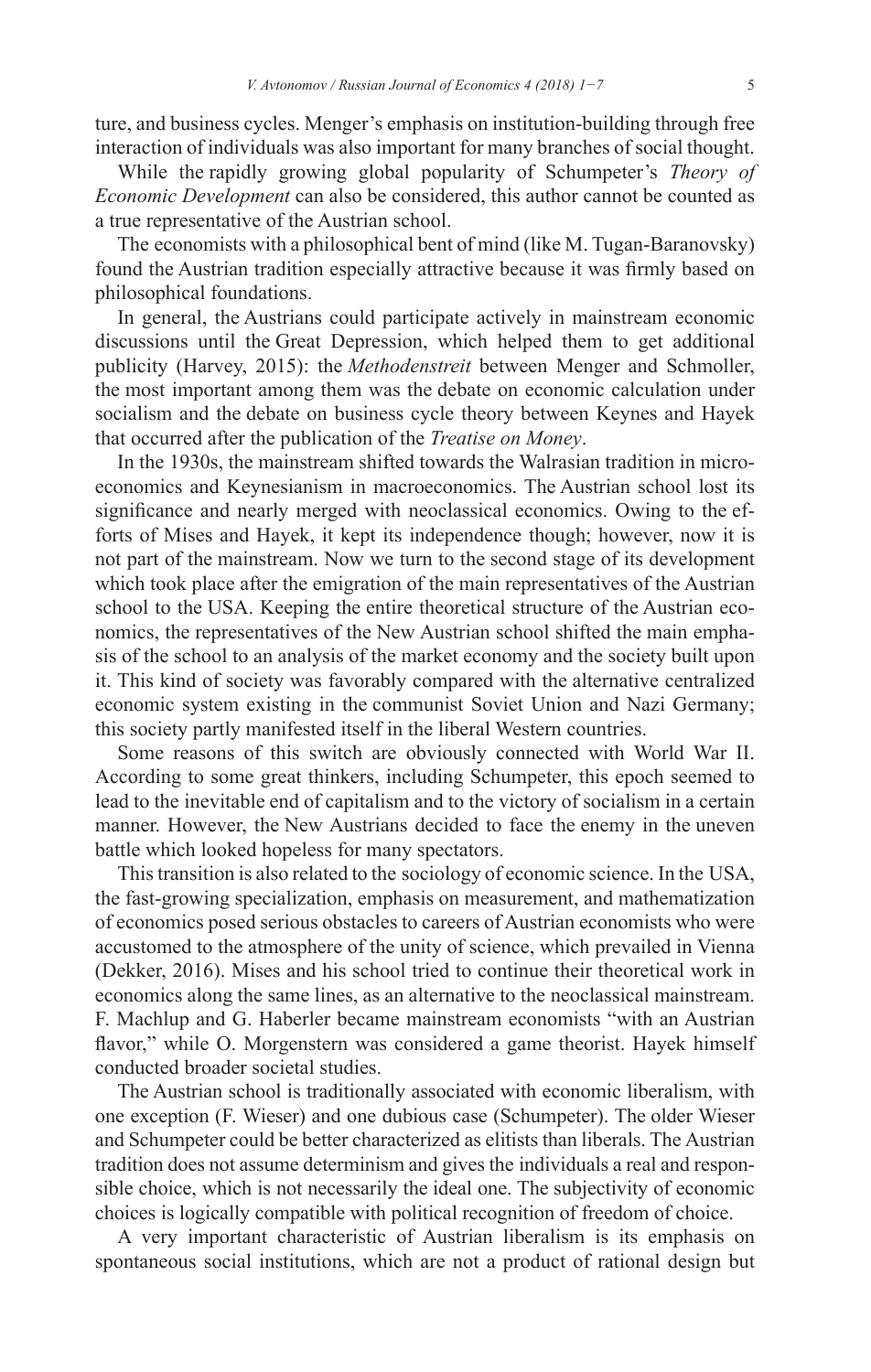emerge through the interaction of free individuals. This tradition finds its roots in Menger's theory of money, based on the concept of the most exchangeable good. However, the most important contribution was made by Hayek. The individual, as contemplated by Hayek and his school, is not an isolated, but a culturally embedded creature. Cultural and social forces *enable* individuals with limited information and provide them the willpower to be free, rational, and autonomous (Dekker, 2016).

In the USA, the New Austrians met new allies in their fight for liberalism. Chicago neoclassical economists of liberal orientation (M. Friedman, G. Becker, G. Stigler, and R. Posner) and neoinstitutionalists (R. Coase, A. Alchian, and H. Demsetz) joined forces with their Austrian colleagues (though they did not share other Austrian ideas and were not such refined methodologists as Mises and Hayek). However, overall, the Austrian influence was felt more prominently in socio-political discussions than in professional economics

The Austrian *economics* returned to the limelight afterthe stagflation in the 1970s and the defeat of Keynesianism. The Austrian school became part of a neoconservative turn (though the Austrians were not conservatives in any sense). The awarding of the Nobel Prize to Hayek was a clear symptom of this development. For Austrians, inflation and expansionary monetary policy was an evil, which should be avoided on principal grounds. Here they joined monetarists though unlike the latter they opposed aggregation.

In some sense, the Austrian tradition can relate to the establishment of the microfoundations of macroeconomics and the macroeconomic policy device that focuses on following general principles (rules). This was Hayek's focus in the debate with Keynes in the 1930s.

An additional advantage of the Austrian approach was its consequent and lucid logic, which made it particularly suitable for introductory textbooks. A few such textbooks are *The Economic Way of Thinking* by P. Heyne; a textbook *Microeconomics: Principles and Policy* by W. Baumol and A. Blinder; and *Economics in One Lesson* by H. Hazlitt.

The following articles<sup>5</sup> deal with the various aspects of reception and influence of the Austrian economics in different countries. The opening article by Campagnolo gives the reader more than a complex history of the reception of Austrian ideas in France. The scope of the paper is much broader and includes valuable information about the development of the Austrian school itself. An important point that should be underlined is that the Austrian school increased its popularity in France after the Russian *perestroyka* and the fall of the Berlin Wall. This point is linked with two other articles devoted to the reception of the Austrian school in two communist countries, which later became post-communist countries (Russia and Bulgaria).The articles by Avtonomov and Makasheva, and Nenovsky and Penchev present the history of this process in Russia (Soviet Union) and Bulgaria, distinguishing three principal periods— initial reception (in Bulgaria via the Russian intermediation), complete oblivion during the communist regimes, and renaissance in post-communist times.

<sup>5</sup> The contributions to this special issue are based on the papers presented at a special session of the Second World Congress of Comparative Economics "1917–2017: Revolution and Evolution in Economic Development" (St. Petersburg, Russia, June 2017).